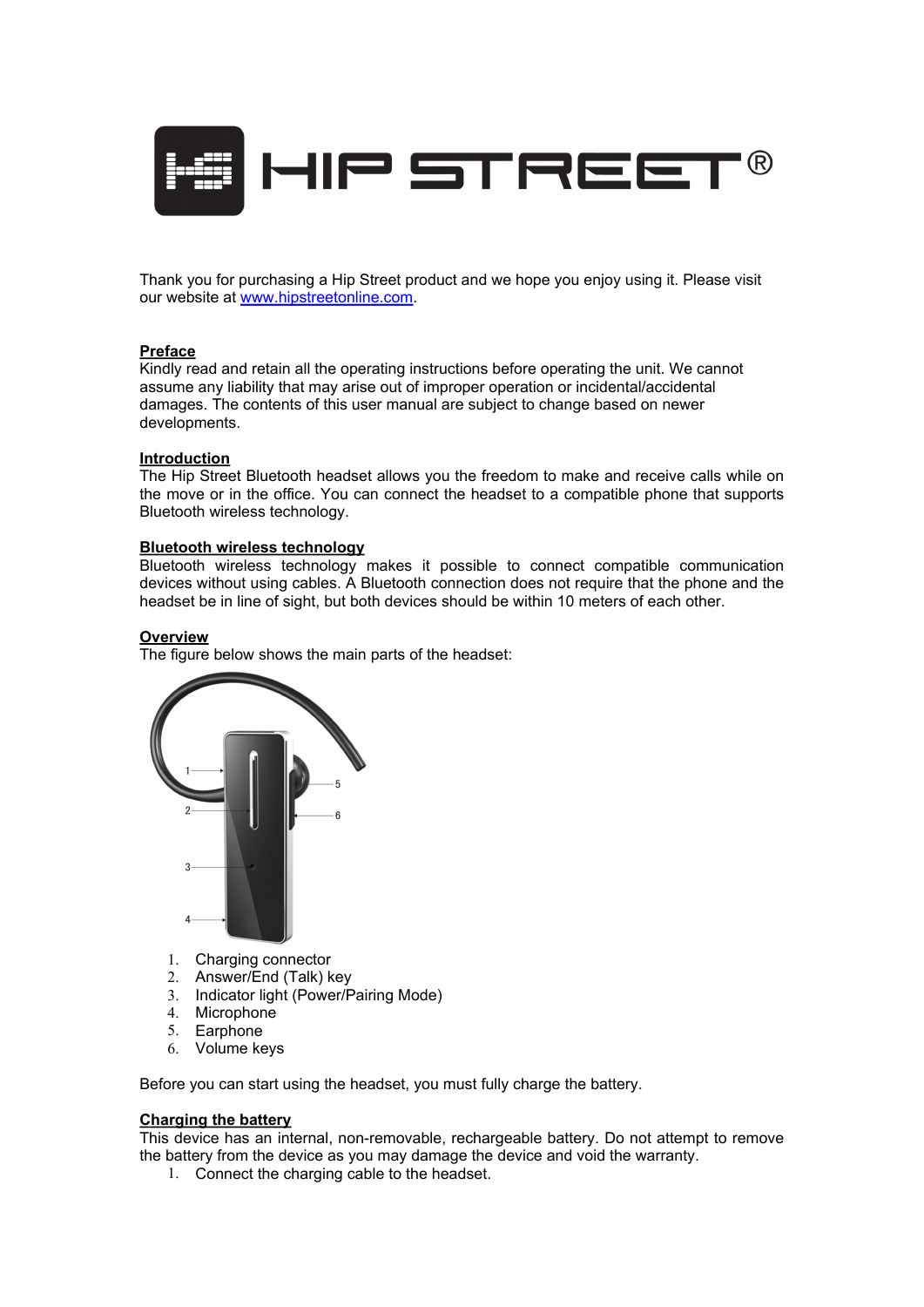- 2. Connect the other end of the charging cable to an available USB port on your computer or laptop. (The computer or laptop must be powered on to change the headset.) The red indicator light on the headset is displayed during charging. If the charging light does not come on, disconnect the charging cable and retry. Full charge may take up to 1.5 hours.
- 3. When the battery is fully charged, the red indicator light on the headset will turn off.
- 4. Disconnect the charging cable from the headset and computer or laptop.

The fully charged battery will power the headset for up to 3 hours of talk time or up to 150 hours of standby time. Please note these values may vary depending on the various usage scenarios and with different mobile phones. When the battery is running low on power, the red indicator light will start to flash.

## **Turn the headset ON / OFF**

- 1. To switch the headset on, press and hold the Answer/End key for 3 seconds. The blue indicator light will start to blink.
- 2. To switch the headset off, press and hold the Answer/End key for 3 seconds until the headset beeps 2 times and the red indicator light displays briefly.

## **Pairing the headset**

- 1. Make sure your headset is turned OFF with no lights blinking.
- 2. Press the Answer (Talk) key for 7 seconds or until the blue and red lights blink alternately.
- 3. Activate the Bluetooth feature on the mobile phone or Bluetooth compatible device and set it to search for devices (See the user guide of your mobile phone or device for instructions).
- 4. Select the headset "**HS-BT104**" from the list of found devices.
- 5. Enter the pass code "**0000"** to pair the headset to your phone or Bluetooth compatible device.
- 6. If the pairing is successful, the headset's blue light will flash 3 times briefly for the first time, followed by a single flash every 7 seconds.
- 7. Repeat steps 1 through 6 if pairing is not successful.

## **Troubleshooting**

If you cannot connect the headset to your phone, do as follows:

- 1. Ensure the headset is charged then go through the steps listed to pair your headset.
- 2. Ensure that the Bluetooth feature is activated on your phone.
- 3. Check to ensure the headset is within 10 meters of your mobile phone or Bluetooth device and that there are no obstructions that may prevent connectivity.

## **Call Handling**

- 1. To make a call, use your mobile phone in the normal way when the headset is connected to your phone. The audio will be directed to the headset.
- 2. If your mobile phone supports redialing via Bluetooth headsets, press the volume + key for 2 seconds to redial the last number called.
- 3. If your mobile phone supports voice dialing via Bluetooth headsets, press the Answer/ End key and proceed as described in the user guide of your mobile phone.
- 4. To answer a call, press the Answer/End key, or use the mobile phone call answer button. If the automatic answer function is available on your mobile phone and enabled, incoming calls will automatically be answered after one ring.
- 5. To end a call, press the Answer/End key while in a call, or use the call end button on your mobile phone.

## **Adjusting the earphone volume**

1. Press the volume key up to increase or down to decrease the volume during a call.

## **Battery information**